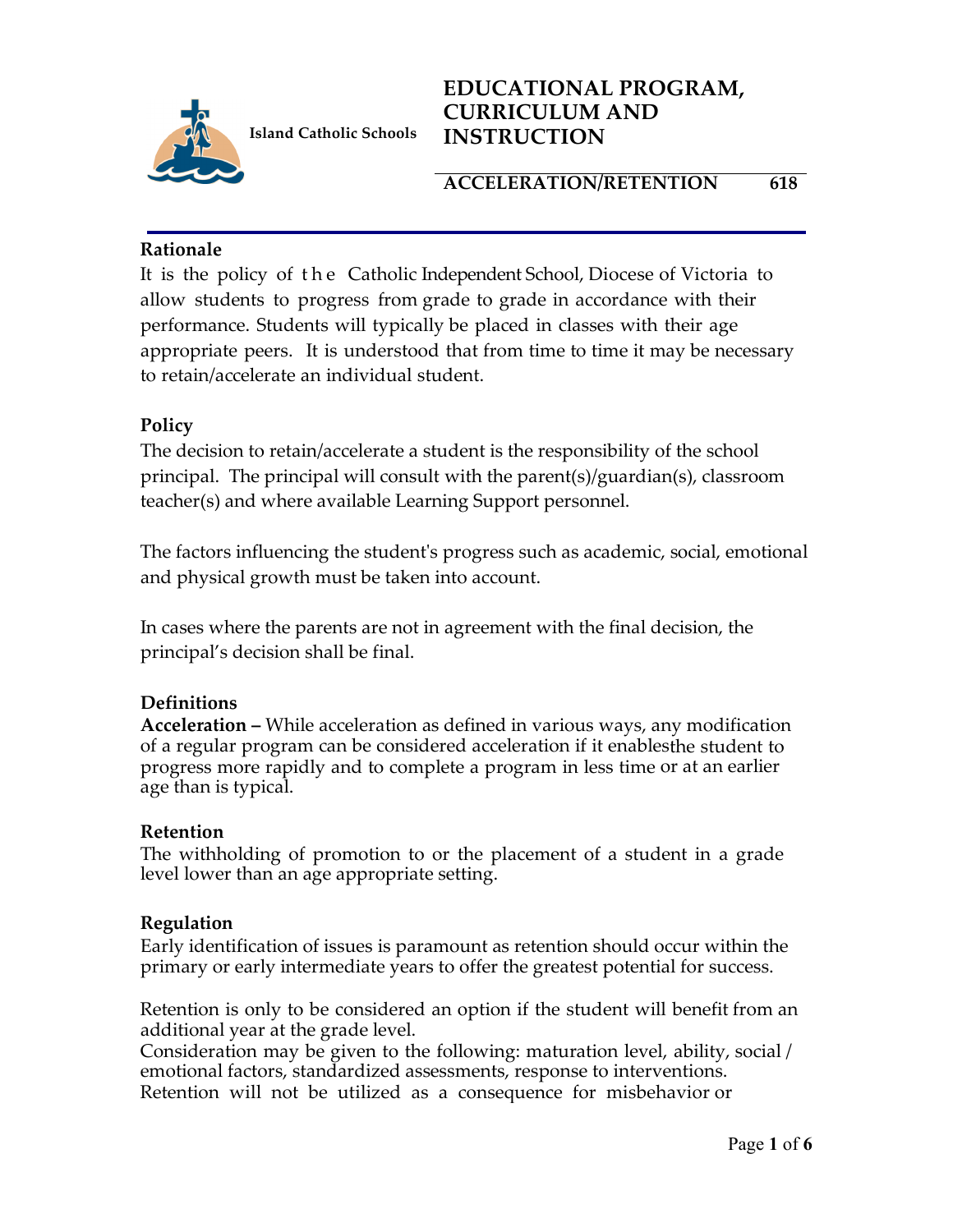

# **ACCELERATION/RETENTION 618**

truancy.

Grade retention is not generally deemed to be a viable option for students who have been identified through the Ministry of Education Special Education designation process.

Grade acceleration is only one of many options to be considered when determining effective enrichment programming for students.

Alternative interventions: Learning Support services, modifications and/or accommodations to program (IEP/SSP) and/or assessment results should be in place for each student.

Whenever possible and advisable, the student shall be assigned to a different teacher for the second year in the same grade.

## **Process**

For the purposes of both Acceleration and Retention, the following process is to be followed:

## 1. **Identification of Students**

Students may be recommended for either acceleration or retention by a number of sources: classroom teacher, parent(s)/guardian, principal, other related individuals who impact the child's academic/social life.

## 2. **Timeline**

Consideration for either acceleration or retention should be initiated early within the current school year (before the completion of the Second Term report card). Late requests (May or June) will not be considered for the following September. In such cases, the consultation could commence during the following school year.

## 3. **Confirmation**

Once a student has been identified as a potential candidate for either acceleration or retention, communication is to be initiated by the classroom teacher and principal with the parent(s)/guardian(s) before March 15.

#### 4. **Assessments**

Parental permission is to be attained for the student to be assessed by the appropriate personnel as determined by the Principal and/or the Learning Support Coordinator. The results are to be shared with the classroom teacher, the parent(s)/guardian(s), principal and, when appropriate, the student.

#### 5. **Decision**

A recommendation by the principal to accelerate or retain a student is to be made in consultation with the parent(s)/guardian(s), classroom teacher and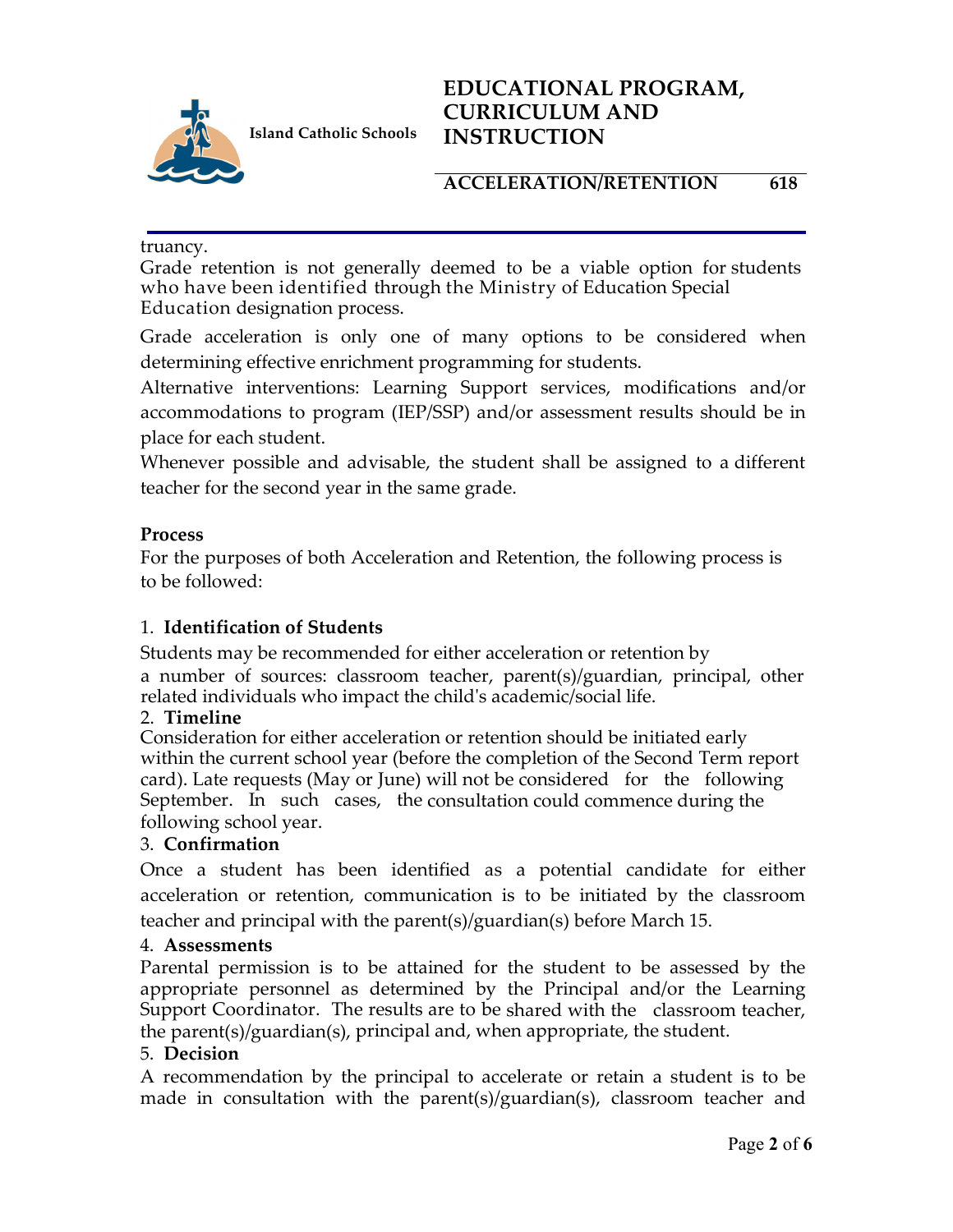

**Island Catholic Schools** 

# **EDUCATIONAL PROGRAM, CURRICULUM AND INSTRUCTION**

## **ACCELERATION/RETENTION 618**

Learning Support Team. The parents of the student will be provided with recommendations in writing. A copy of the decision will be placed in the student's school file.

## 6. **Approval**

In cases where the parent(s)/guardian(s) are in agreement, the principal will arrange a transition meeting with the current classroom teacher, the classroom teacher assigned for the following year, the parent(s)/guardian(s), and Learning Support Team.

Sources:

Niagara Catholic District School Board Policies www.niagaracatholic.ca Hamilton-Wentworth Catholic District School Board Policies http://www.hwcdsb.ca

| Reference:       | Approved                    |
|------------------|-----------------------------|
|                  |                             |
|                  |                             |
|                  | Date Approved: June 2, 2015 |
|                  |                             |
| Cross-reference: | Date(s) Revised:            |
|                  |                             |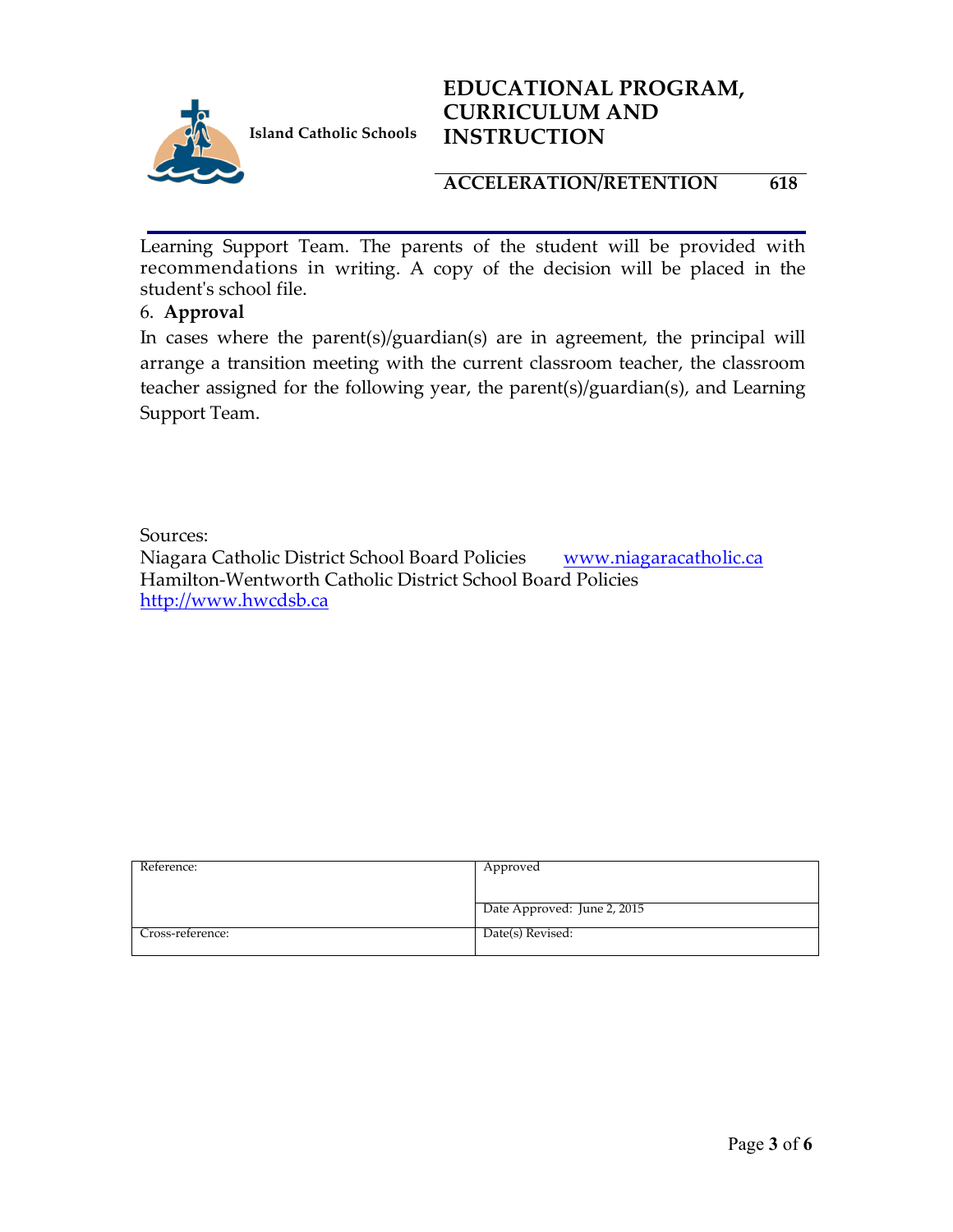

## **ACCELERATION/RETENTION 618**

SCHOOL:

*Acceleration/Retention Checklist and Authorization*

| Student Name                                                                                              | Grade M/F | DOB <sub>1</sub> |
|-----------------------------------------------------------------------------------------------------------|-----------|------------------|
| Date Teacher                                                                                              |           |                  |
| Prior Acceleration/Retention (Y/N)                                                                        |           | If Yes, Grade    |
| To be utilized before second term report card period. Late requests (May or June) will not be considered. |           |                  |
| Days absent from school this year:                                                                        |           | Times Late:      |
|                                                                                                           |           |                  |

#### **Factors to consider:**

*Academic Achievement:*

Basic reading skills… Basic math skills… Communication skills (oral)… Communication skills (written)… Following direction… Completes assignments (use of time)...

| <b>Grade Level Rating</b> |  |    |       |  |
|---------------------------|--|----|-------|--|
| <b>Below</b>              |  | At | Above |  |
|                           |  |    |       |  |
|                           |  |    |       |  |
|                           |  |    |       |  |
|                           |  |    |       |  |
|                           |  |    |       |  |
|                           |  |    |       |  |

|                                     | <b>Grade Level Rating</b> |  |       |  |
|-------------------------------------|---------------------------|--|-------|--|
| Developmental                       | <b>Below</b><br>At        |  | Above |  |
| Attention span                      |                           |  |       |  |
| Participation, classroom activities |                           |  |       |  |
| Participation, other activities     |                           |  |       |  |
| Motor coordination skills           |                           |  |       |  |
| Language development                |                           |  |       |  |
| Self-concept                        |                           |  |       |  |
| Care of property, self, school      |                           |  |       |  |

 $\Gamma$ 

┑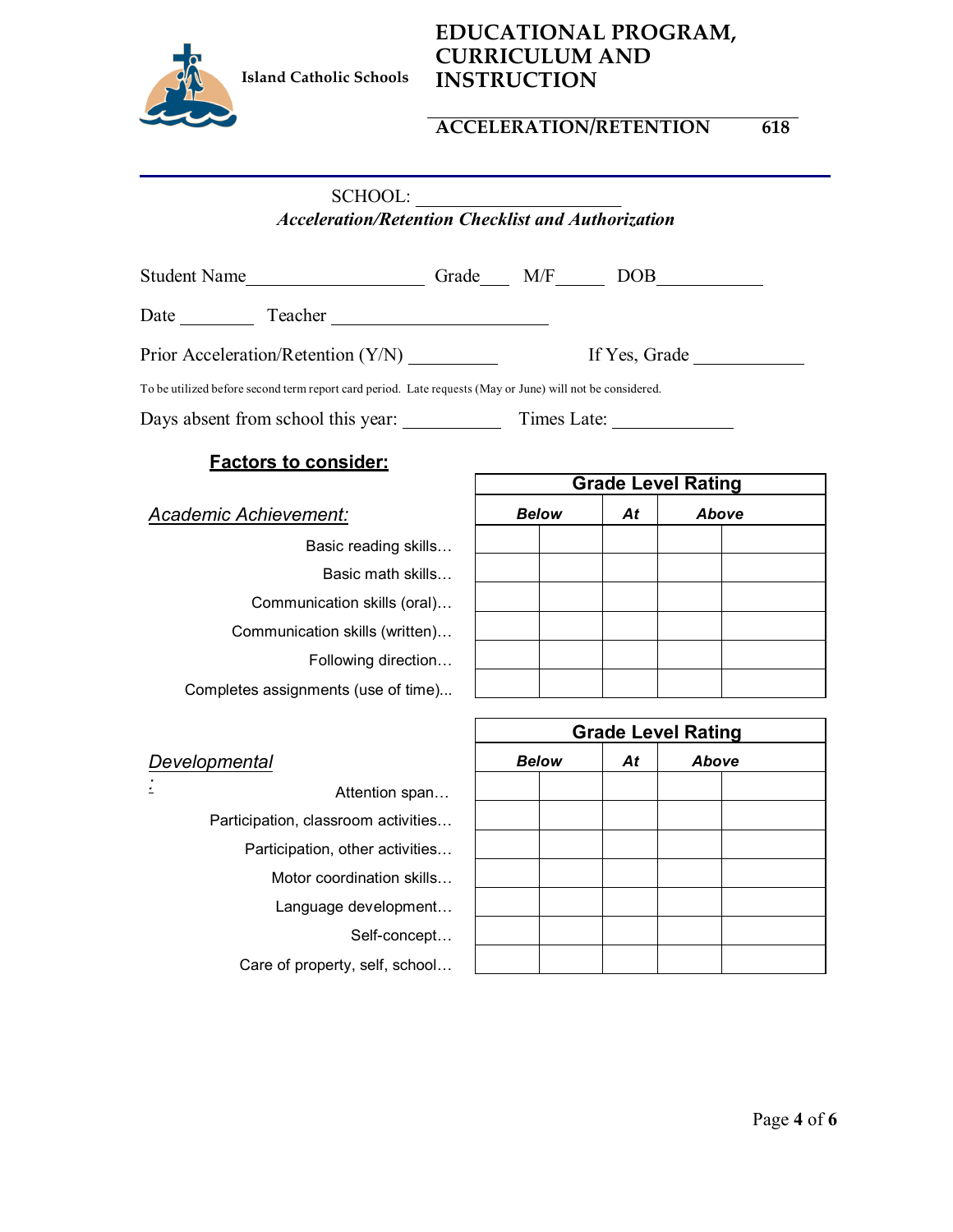

# **ACCELERATION/RETENTION 618**

|                                           | <b>Grade Level Rating</b> |    |       |  |
|-------------------------------------------|---------------------------|----|-------|--|
| Behaviour:                                | <b>Below</b>              | At | Above |  |
| Motivation (attitude re: learning/school) |                           |    |       |  |
| Self-control (emotions)                   |                           |    |       |  |
| Self-discipline ("on task", etc.)         |                           |    |       |  |
| Social interaction with peers             |                           |    |       |  |